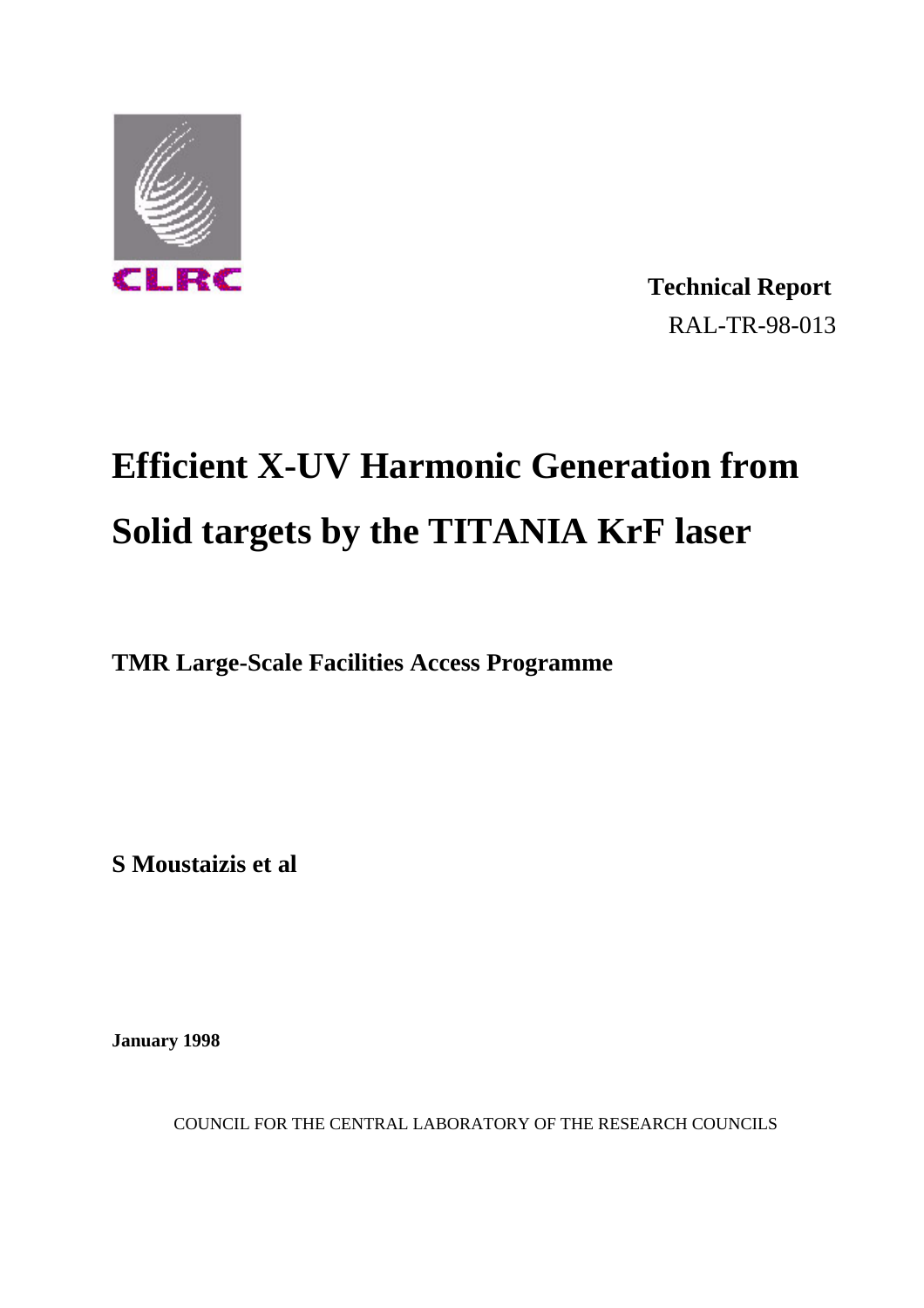## **Efficient X-UV Harmonic Generation from**

## **Solid targets by the TITANIA KrF laser**

### **S Moustaizis et al**

**IESL - Forth, Heraklion, Greece**

**An experiment performed with funding from the TMR Large-Scale Facilities Access Programme Contract No. ERBFMGECT950053**

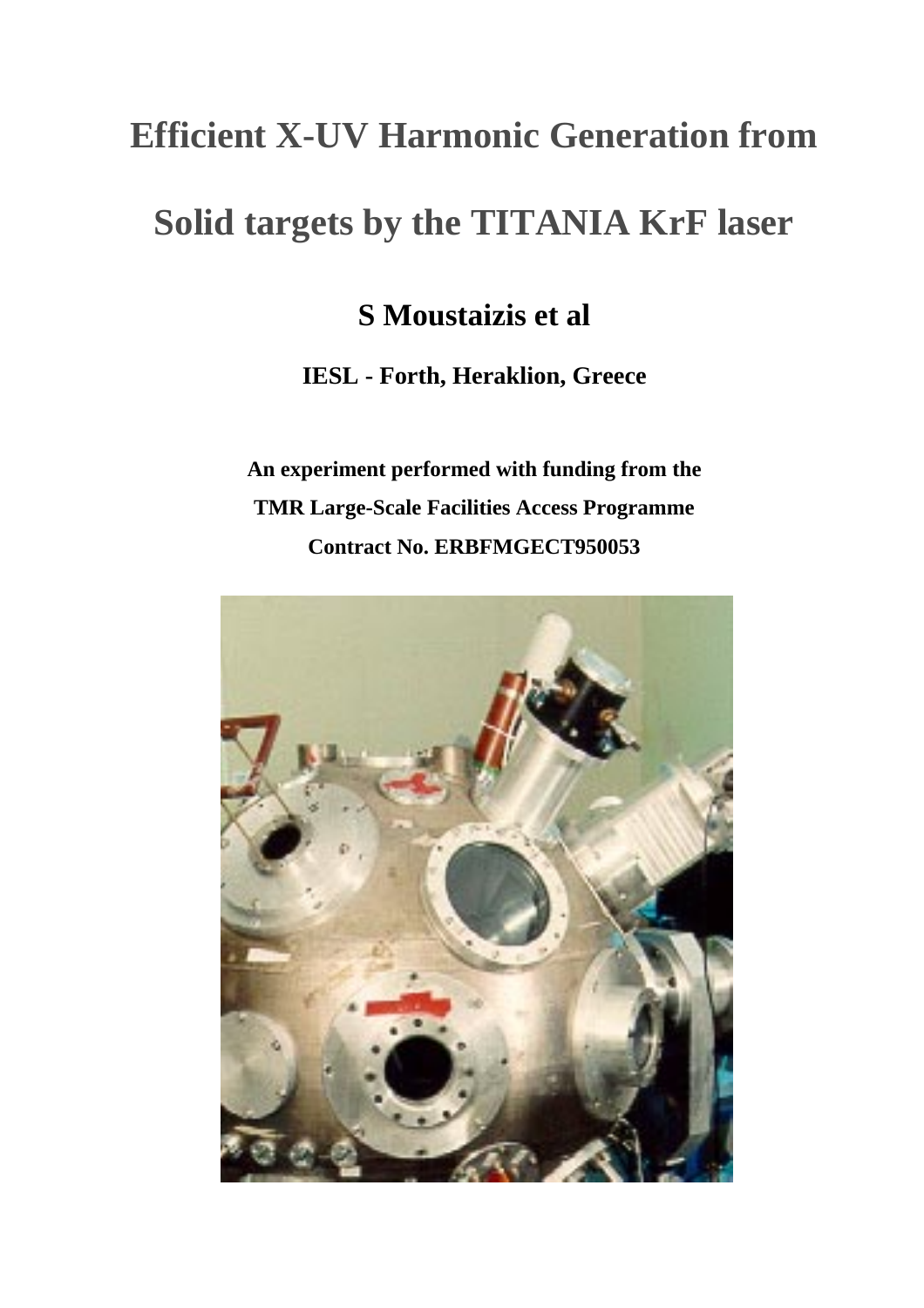# **Efficient X-UV Harmonic Generation from**

## **Solid targets by the TITANIA KrF laser**

**An experiment performed with funding from the TMR Large-Scale Facilities Access Programme**

**Access to Lasers at the Central Laser Facility Rutherford Appleton Laboratory Contract No. ERBFMGECT950053**

> S Moustaizis IESL - Forth, Heraklion, Greece

PA Norreys and D Neely CLF, Rutherford Appleton Laboratory, Chilton, Didcot, Oxon OX11 0QX, UK

> DM Chambers, SG Preston and JS Wark, Clarendon Laboratory, Oxford University, Oxford, UK

M Zepf, I Watts and AE Dangor Imperial College, Prince Consort Road, London, UK

> RS Marjoribanks University of Toronto, Ontario, Canada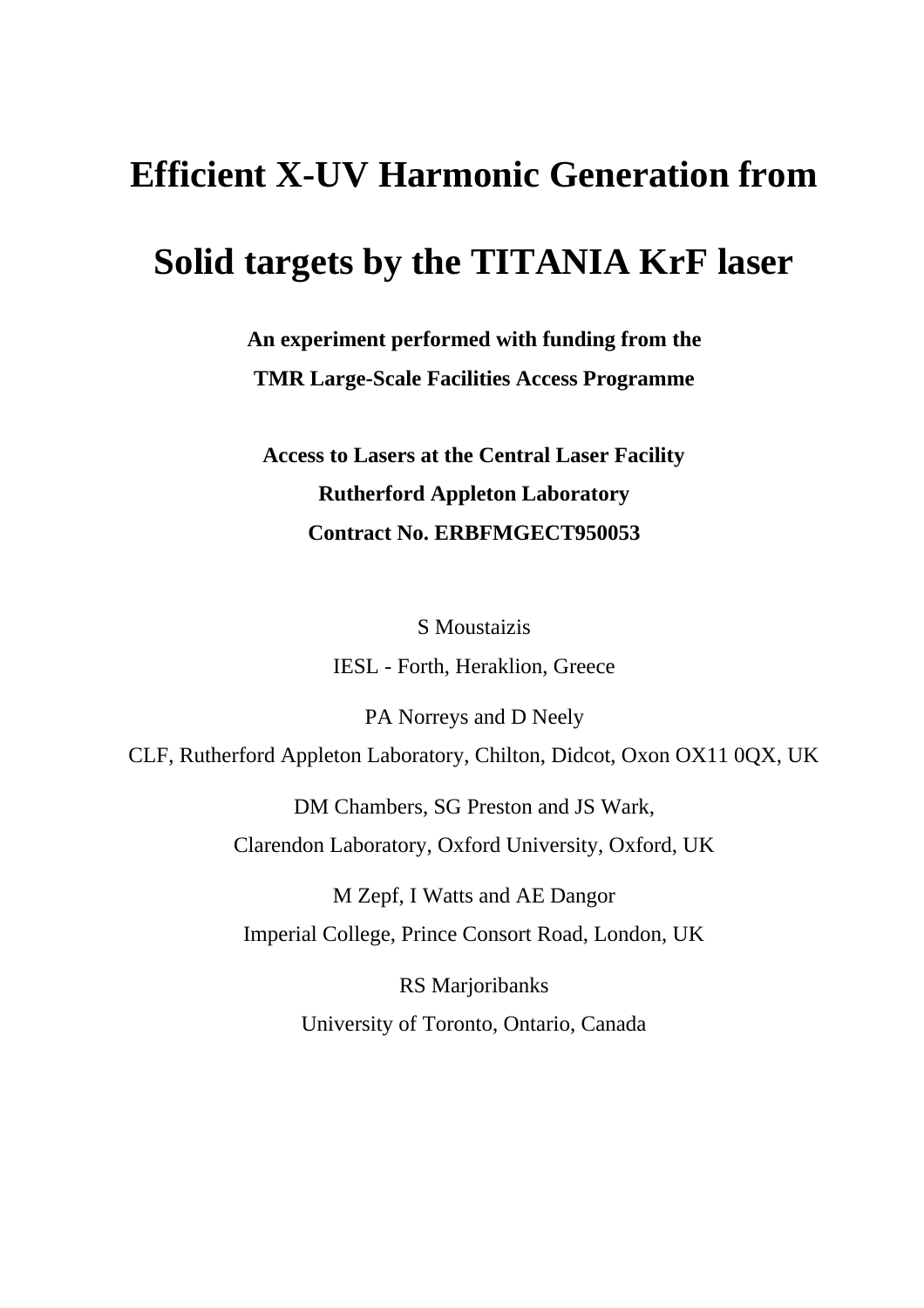#### **SUMMARY**

This report describes the experiment entitled "Efficient X-UV Harmonic Generation, from solid targets, by the TITANIA KrF laser system" that was carried out at the Central Laser Facility from 18th Nov to 17th Jan 1997. Six weeks of experimental time was allocated between these dates. The experiment, funded by the TMR Large Facilities Access scheme was proposed by Professor Stavros Moustaizis, University of Crete. He was supported by researchers from the UK, coordinated by Dr Peter Norreys of the CLF, Rutherford Appleton Laboratory.

#### **Experimental Results**

- Observation of the 3rd and 4th harmonic emission from a UV laser solid interaction
- A transition between X-UV harmonic emission into a cone (whose angle was similar to that of the reflected laser beam) and isotropic emission was observed as the intensity on target was raised.
- The conversion efficiency as a function of angle peaked at 28°, which is similar to earlier resonance absorption measurements.
- Reasonable agreement with particle in cell simulations for density scalelengths of  $L/\lambda = 0.8$ .

*The CLF makes beam time at its facilities available to European Researchers with funding from DG-XII, CEC under the Large Scale Facilities Access Scheme. For further information contact Dr. Chris Edwards at the CLF. Tel: (0)1235 445582, e-mail: c.b.edwards@rl.ac.uk*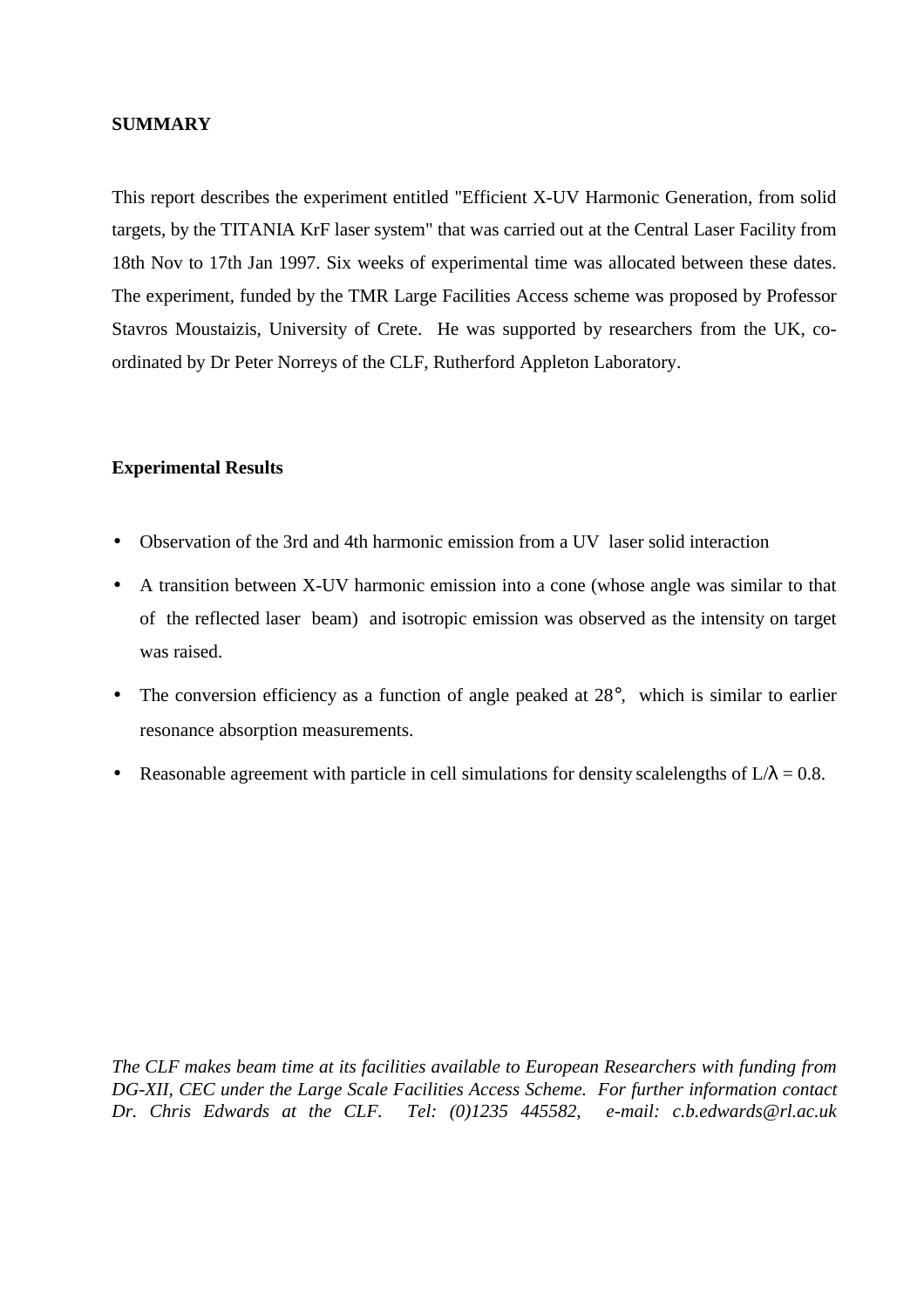

From Left to Right: R Clarke, D Chambers, R Marjoribanks, J Knott, S Moustaizis, J Lister and E Divall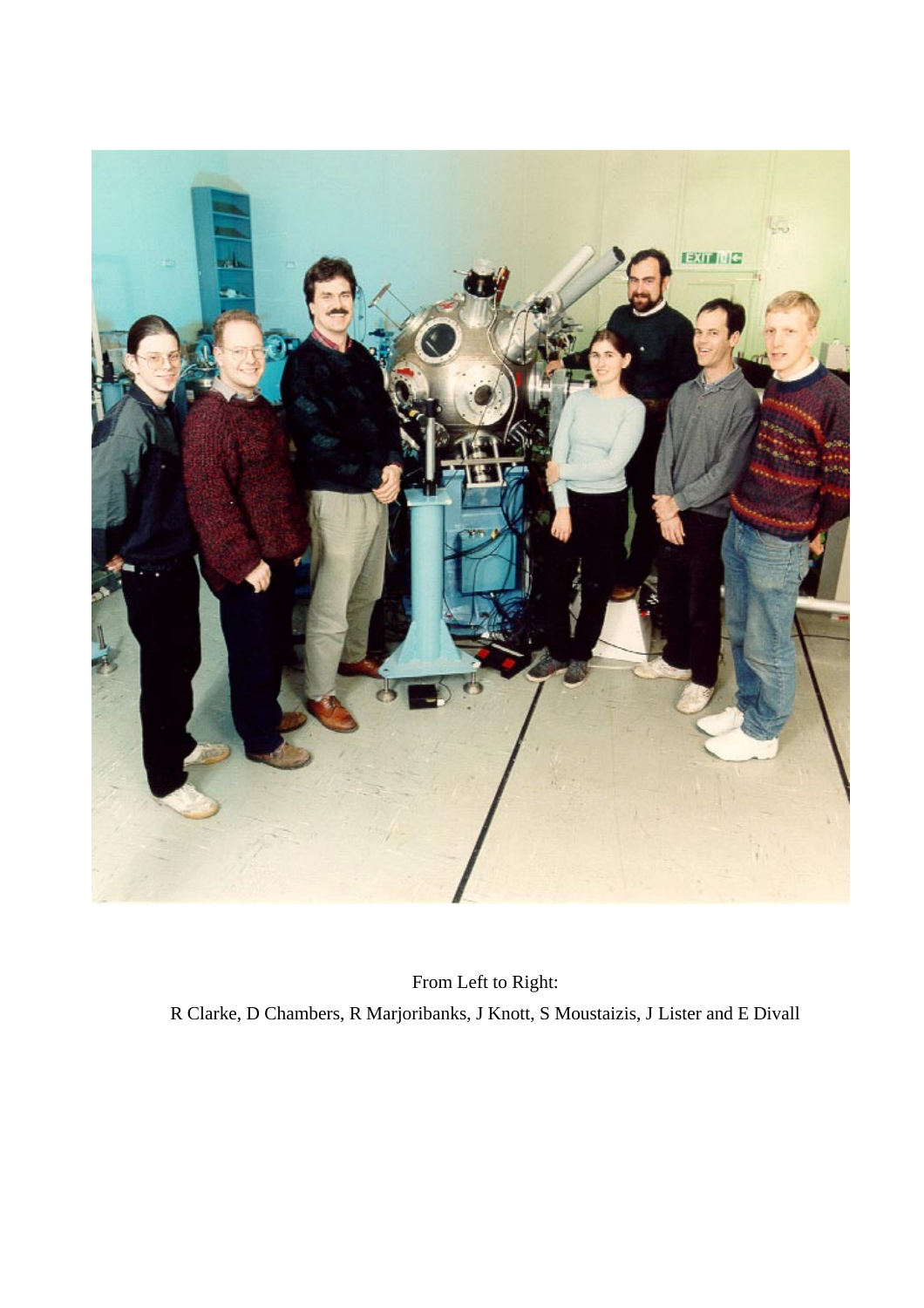#### **Arising Publications**

One scientific paper has been accepted for publication in the scientific literature. The results have also been presented at two interaction conferences: The Conference on Lasers and Electro-Optics Pacific Rim 97, and the 27th Anomalous Absorption Conference, Vancouver, Canada, 1997.

#### **Refereed Publications**

'Feasibility study of high harmonic generation from short wavelength lasers interacting with solid targets'

D.M.Chambers, P.A.Norreys, A.E.Dangor, R.S.Majoribanks, S.Moustaizis, D.Neely, S.G.Preston, J.S.Wark, I.Watts and M.Zepf

Optics Communications (in press)

#### **Conference Presentations**

*The 27th Anomalous Absorption Conference, Vancouver, Canada 1st - 5th June 1997*. "Generation of harmonic radiation from the interaction of terawatt lasers with solid targets" D.M. Chambers, A.E. Dangor, M.H. Key, R.S. Marjoribanks, S.Moustaizis, D. Neely, P.A. Norreys, S.G. Preston, J.S. Wark, I. Watts, M.Zepf.

*CLEO / Pacific Rim conference 14 -18 July 1997 in Makuhari, Tokyo, Japan*.

"X-UV harmonic generation by ultra-intense (sub)picosecond laser pulse irradiation of solid targets"

P.A.Norreys, D.Neely, M.Zepf, F.N.Beg, P.Lee, A.E.Dangor, D.Chambers, J.S.Wark, S.Moustaizis, R.Majoribanks.

#### **Internal Reports**

"Experimental study to test the viability of high harmonic generation from solid targets with short wavelength lasers".

D. M. Chambers, P. Norreys, A. E. Dangor, R. S. Marjoribanks, S. Moustaizis, D. Neely, S. G. Preston, J. S. Wark, I. Watts, M. Zepf

Central Laser Facility Annual Report 1996-97, RAL-TR-97-045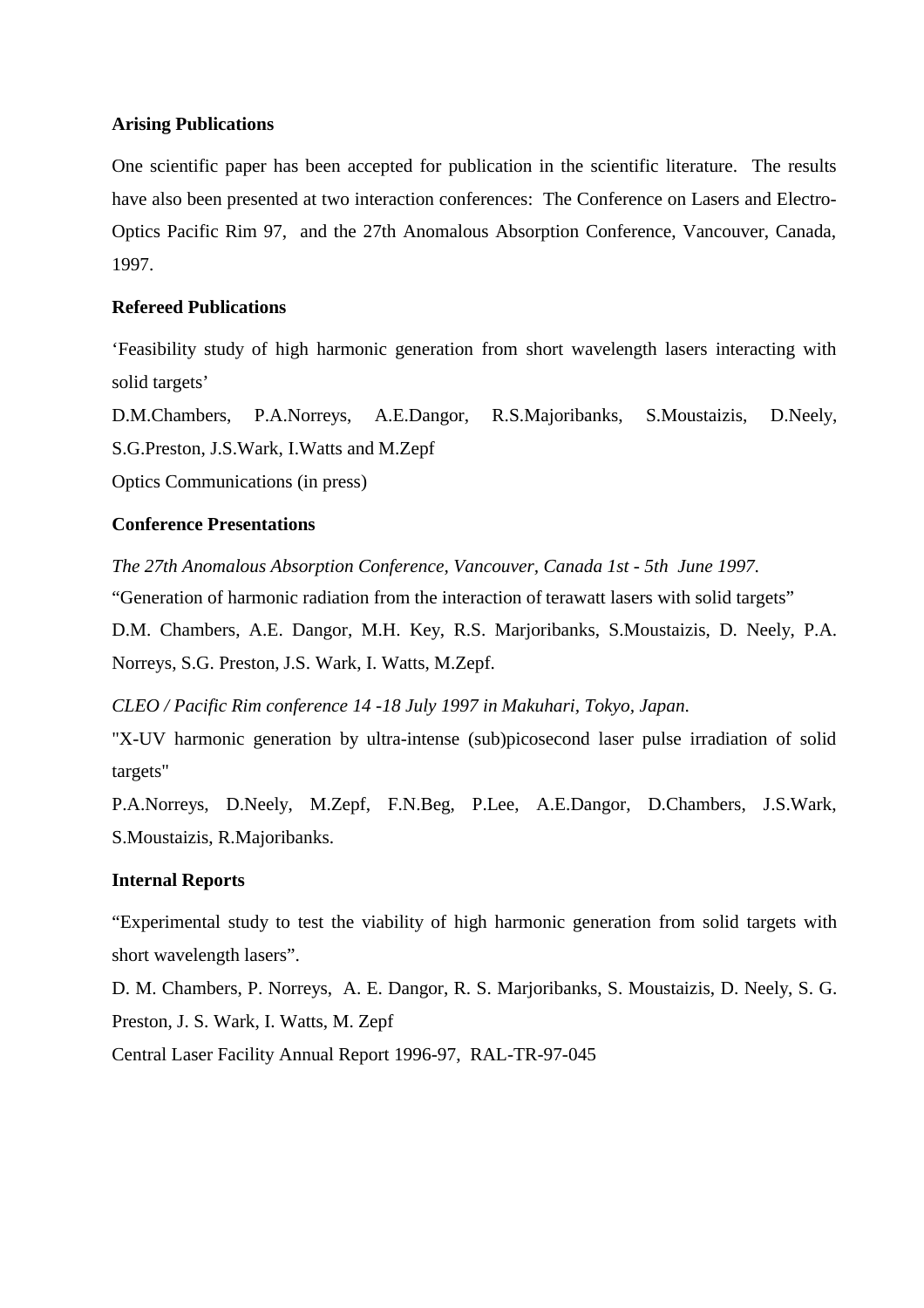#### **EXPERIMENTAL INTRODUCTION**

There is currently great interest in the production of extreme ultraviolet (XUV) radiation by high harmonic generation. One method of generating the harmonics is from the interaction of intense sub-picosecond laser pulses with solid targets<sup>1) 2)</sup>. The electrons oscillate at close to relativistic velocities across the solid-vacuum boundary (for ultra-short laser pulses with negligible preplasma formation) or across the boundary of a ponderomotively-steepened density profile in the case of pre-plasma formation. The harmonic production mechanism can be viewed simplistically either as due to rectification of the acceleration of electrons<sup>3)</sup>, or by treating the boundary layer as an oscillating mirror driven by the ponderomotive force<sup>4)</sup>. Both odd and even harmonics are produced due to the non-symmetric nature of the boundary layer.

The first experimental work in this area was carried out using  $CO<sub>2</sub>$  lasers (10.6 µm) in the late 1970's by Burnett et al.<sup>5)</sup>. The highest harmonic eventually produced was the 46th harmonic in 1981 by Carman et al.<sup>6)</sup>, though this relates to a harmonic wavelength of only 230 nm, far from the XUV region. Recently there has been a resurgence in this work due to rapidly increasing optical laser intensities  $1, 7$  made possible by the development of chirped-pulse-amplification (CPA) technology8). Importantly, simulations performed by Paul Gibbon show that both the order and efficiency of harmonic production is only dependent on  $I\lambda^2$  (where I is the intensity and  $\lambda$  the fundamental laser wavelength) and that over 60 harmonics can be produced with efficiencies over  $10^{-7}$  at  $10^{19}$  Wcm<sup>-2</sup>  $\mu$ m<sup>2,3)</sup>. Experimental work carried out by Norreys *et al.* has demonstrated the production of the 75th harmonic at 14 nm from the Vulcan 1.053 µm Nd:Glass laser in good agreement with particle-in-cell (PIC) code simulations<sup>1)</sup>.

If Gibbon's predictions are correct, this method of harmonic generation may provide a means of production of high brightness coherent XUV radiation in the so-called water window, between 4.4 and 2.3 nm. For a KrF-pumped Raman laser, starting with a wavelength of 268 nm, the water window is reached at the 62nd harmonic. Using Gibbon's  $I\lambda^2$  scaling<sup>3)</sup>, and the results of Norreys *et al*. 1) we could expect this harmonic to be obtained with an intensity of approximately  $1.6\times10^{20}$ Wcm<sup>-2</sup>. This should be within reach of the forthcoming upgrade to the Titania KrFpumped Raman laser<sup>9)</sup>.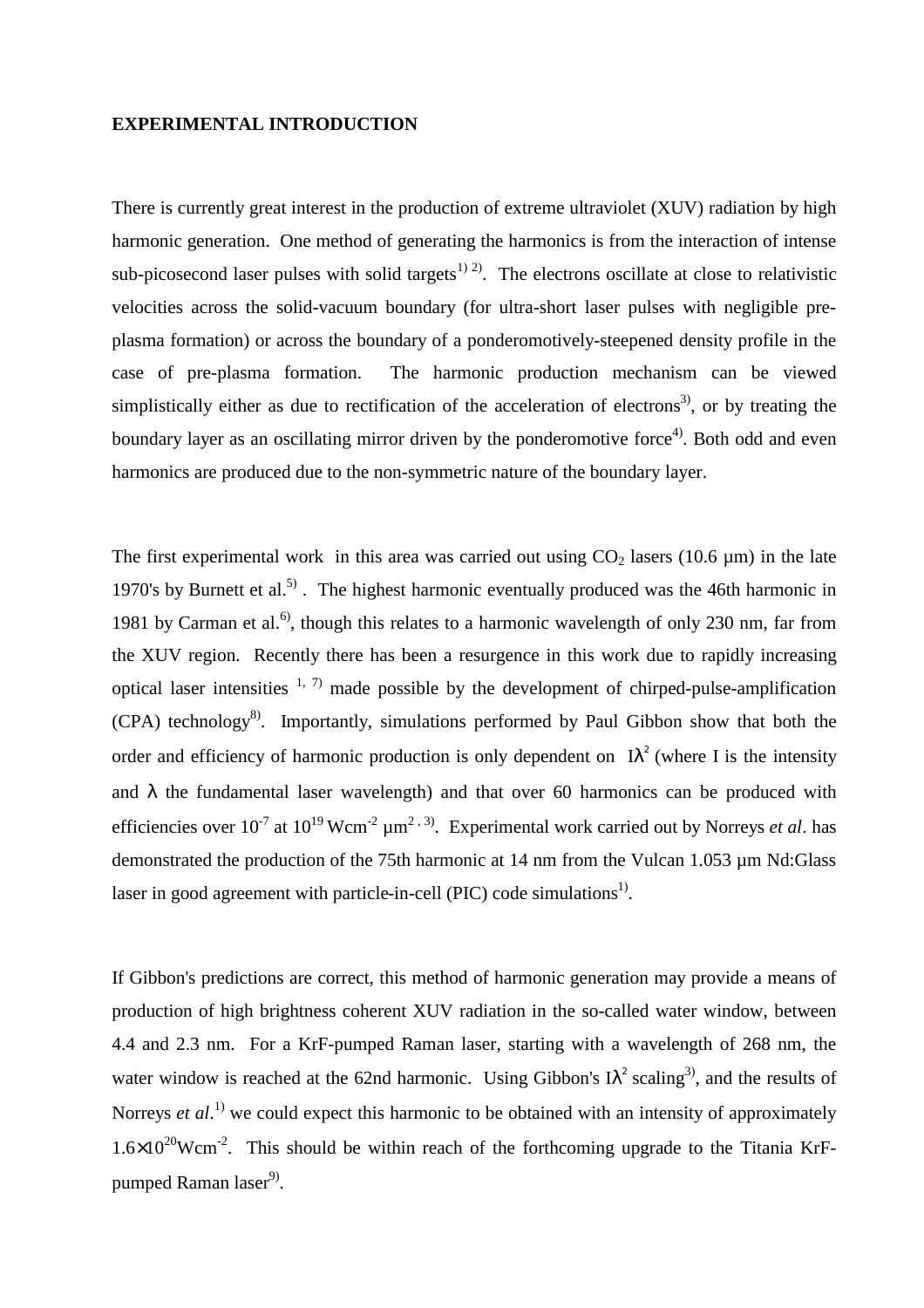It is therefore timely to investigate the production of harmonics from the interaction of shortpulse UV laser radiation with solid targets. In the experiments described here, with the Titania CPA laser, the intensity on target was limited to  $2\times10^{18}$  Wcm<sup>-2</sup>, and thus wavelengths of extremely high order are not expected. However, the experiments are still of significant interest, as they allow us to make comparisons with both the experimental results obtained using longer wavelength lasers, and with code calculations, thereby contributing to our overall understanding of the harmonic production process.

#### **EXPERIMENTAL ARRANGEMENT**

The experiment was performed using the TITANIA KrF laser<sup>10)</sup> in CPA configuration to give 1 ps pulses at 248.6 nm. Energies on target varied between 150 and 200 mJ, focused with an f/3.3 off-axis parabola to give intensities up to  $2\times10^{18}$  Wcm<sup>-2</sup> at the target in a ~5× diffraction limited spot of 4 µm at full width half maximum. The targets consisted of optically polished slabs of fused silica, the beam was p-polarised with respect to the target.

The harmonic radiation was collected with a slitless flat field grazing incidence XUV spectrometer (based around a Hitachi 1200 l/mm grating at 4°), utilising a grazing incidence gold coated focusing mirror for increased collection efficiency. The grating and mirror were orientated so that their grazing incidence reflections gave perpendicular astigmatic line images of the focus of the laser at the detector plane. The XUV radiation was detected with a Galileo double micro channel plate (MCP), coupled to a Photonic Science DarkStar intensified chargecoupled-device (CCD) camera via a 4:1 reducing fibre optic coupler. The response of the MCP and CCD camera were calibrated in a separate experiment with respect to Illford Q-Plate film<sup>11)</sup>. The acceptance solid angle of the grating and gold mirror was  $5.76\times10^{-6}$  sr. A beam block was inserted in the zero order position to eliminate scattered fundamental and XUV radiation. The spectrometer viewed the interaction region at an angle of 56º to the incident laser beam.

#### **RESULTS AND DISCUSSION**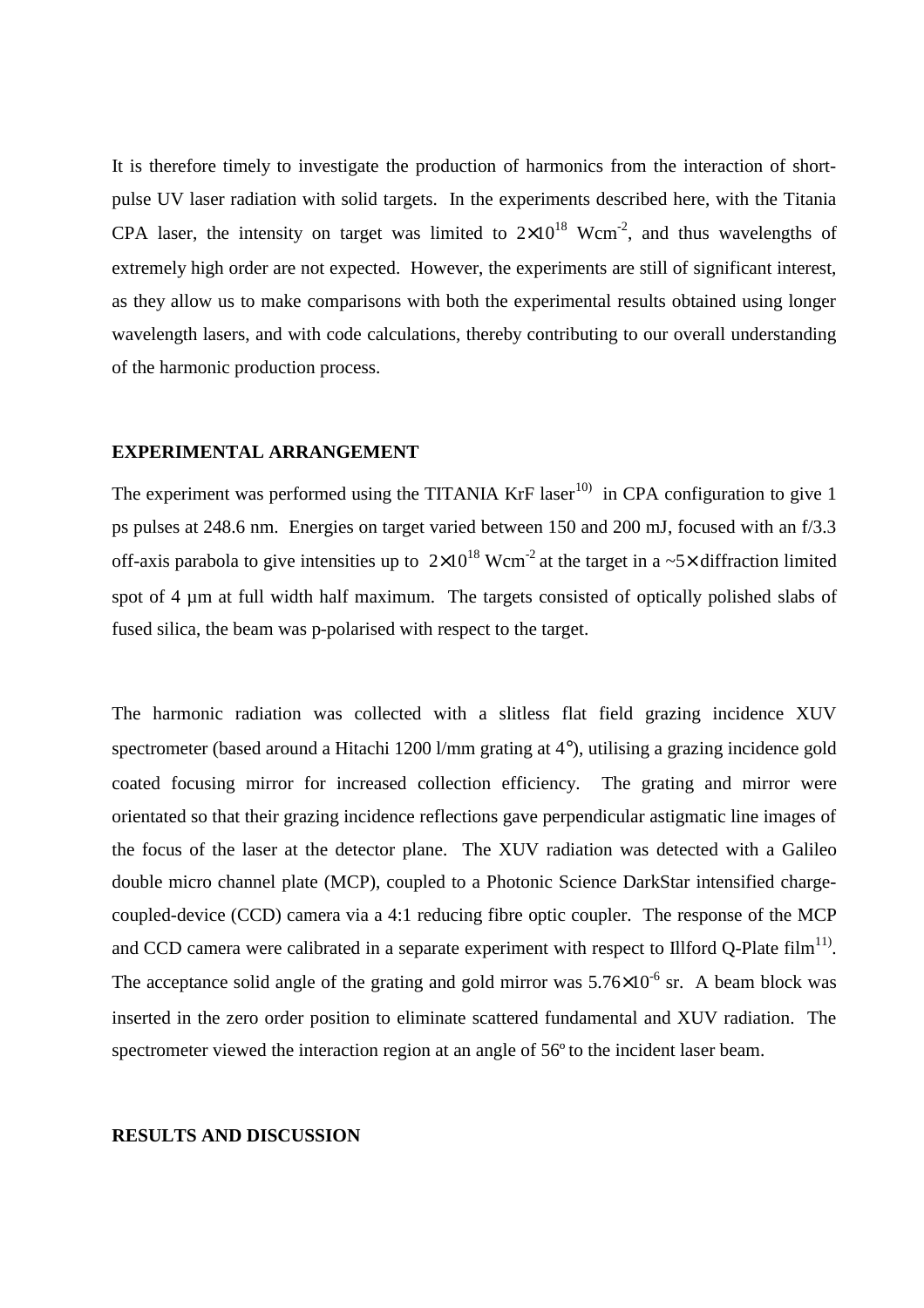Figure 1 shows a typical line-out of the single-shot data showing the 3rd and 4th harmonics and rising plasma emission to shorter wavelengths. This data was obtained with the spectrometer viewing in specular reflection, i.e. an angle of incidence of the laser of 28º. The 4th harmonic signal was the highest order detectable, and only seen at the higher laser intensities.



*Figure 1. Typical lineout of the data taken with a laser intensity of*  $2\times10^{18}$  *Wcm<sup>-2</sup>, at an incidence angle of 28º, with the spectrometer in the specular reflection direction*.



*Figure 2. Third harmonic intensity at the detector, as a function of target position relative to the laser focus*

The dependence of the collected third harmonic energy with incident laser intensity was investigated by moving the target through the laser focus. The results are shown in figures 2 and 3. The intensity at focus was calculated assuming a five times diffraction limited spot, consistent with equivalent-plane far field images taken from leakage through the penultimate turning mirror before the target. Intensities for all the other data points have been calculated assuming the beam to be in the geometrical limit, being at least three Rayleigh ranges from focus. As can be seen in figure 3 when the collected energy is now plotted against  $I\lambda^2$  an interesting feature develops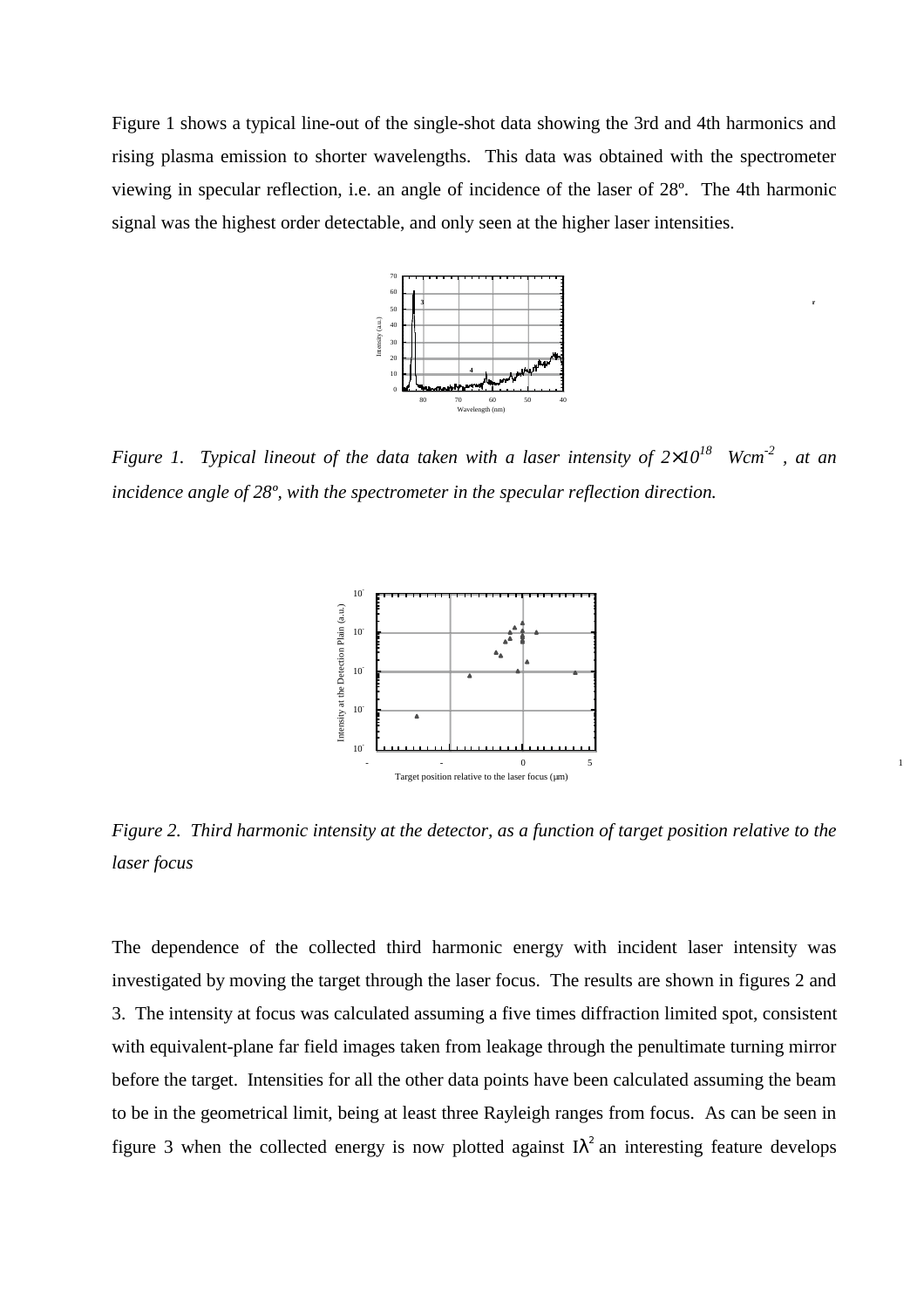around  $10^{16}$  Wcm<sup>-2</sup> $\mu$ m<sup>2</sup>. For the reasons outlined below we identify this feature as the transition from specular to diffuse emission of the harmonic radiation.



*Figure 3. Third harmonic intensity at the detector as a function of*  $\Lambda^2$ 

In previous experiments, using Ti:Sapphire lasers (800 nm) with pulse lengths of between 60 and 150 fs giving intensities up to  $1\times10^{18}$  Wcm<sup>-2</sup>, it was assumed (though not experimentally verified) that the harmonic emission was specular - i.e. confined to the cone angle of the reflected laser pulse<sup>7,12)</sup>. This assumption was made because the component of the wavevector parallel to the surface is conserved in coherent non-linear processes at the steep solid-vacuum interface. However, in contrast, both the work of Norreys *et al.* using picosecond pulses at close to  $10^{19}$  Wcm<sup>-2</sup>, <sup>1)</sup>, and the early work utilising nanosecond  $CO_2$  radiation<sup>5,6)</sup>, demonstrated diffuse harmonic emission. This broad angular emission has been attributed to rippling of the critical density surface by Raleigh Taylor like instabilities as the expanding plasma is pushed back by the ponderomotive force<sup>13)</sup>.

Importantly, in their recent studies of second harmonic radiation of clean, pre-pulse free,  $1\mu$ m, 1ps, Nd:Glass CPA laser pulses, Marjoribanks *et al.*14) , demonstrated that the second harmonic emission was specular over incident values of  $I\lambda^2$  ranging from 10  $\mathrm{^{14}Wcm^2\mu m^2}$  to the mid  $10^{16}$ Wcm<sup>-2</sup> $\mu$ m<sup>2</sup>. However, with the removal of a saturable absorber (introducing a pre-pulse 1.5 ns before the main pulse at  $\sim 10^{-4}$  of I<sub>peak</sub> ) they observed a transition from specular to diffuse emission as the irradiance was increased from approximately  $10^{15}$ Wcm<sup>-2</sup> $\mu$ m<sup>2</sup> to  $10^{16}$ Wcm<sup>-2</sup> $\mu$ m<sup>2</sup>. All of the above observations are consistent with the view that if the laser interacts with a pure solid-vacuum interface, the harmonic emission is specular, but if it interacts with a plasma (with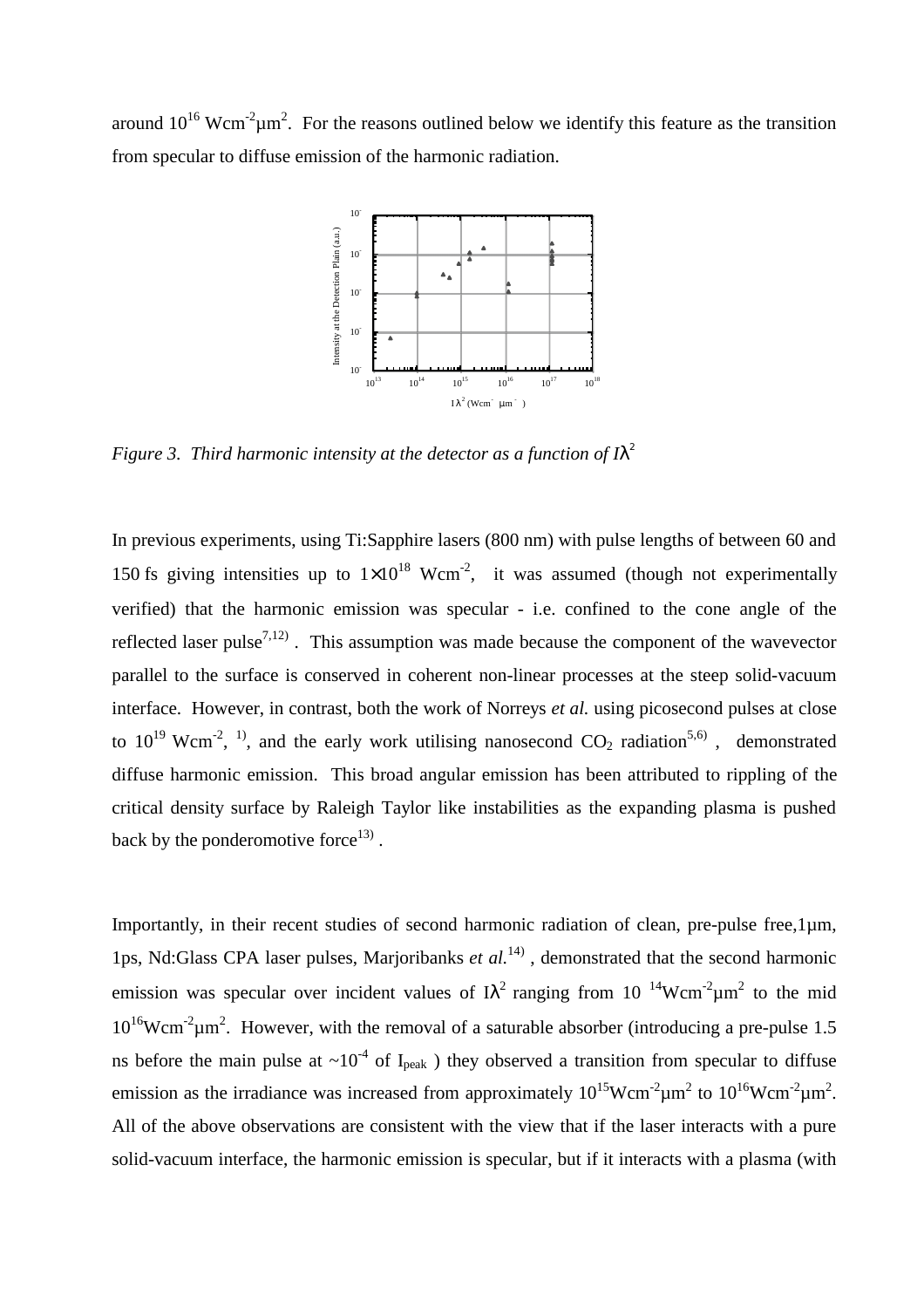the interface being formed via ponderomotive steepening) at sufficiently high intensity, diffuse emission occurs due to an intensity-dependent instability at the critical surface.



*Figure 4. Schematic of the targets angular position with respect to the incident laser beam. The black target and solid lines represent the normal target position 1, with the spectrometer in the specular reflection direction. The grey target and dashed lines represent target position 2 with the angle of incidence, at 28º, and the spectrometer position remaining the same, but with the specular reflection direction being 112º from the previous direction.*

In order to demonstrate that the emission at the higher intensities was indeed diffuse in this regime, the target was rotated, such that the laser was incident on target at the complementary position, i.e. keeping the incidence angle at 28º, but now with the spectrometer viewing far from the specular direction at an angle of 84º to the target normal, 112º from the specular reflection direction, as shown as position 2 in figure 4. In this new spectrometer position, strong 3rd harmonic emission was still detected at tight focus, of a comparable intensity to that observed in the specular direction. Further credence to this interpretation is afforded by plotting the third harmonic conversion efficiency as a function of irradiance, whilst assuming that the emission is into  $2\pi$  for values of I $\lambda^2$  in excess of  $10^{16}$ Wcm<sup>-2</sup> $\mu$ m<sup>2</sup>, but into an f/3.3 cone for irradiances below this value. The results are shown in figure 5. The consistent fit of all the data plotted gives weight to the interpretation that between  $2 \times 10^{15}$ Wcm<sup>-2</sup> $\mu$ m<sup>2</sup> and  $2 \times 10^{16}$ Wcm<sup>-2</sup> $\mu$ m<sup>2</sup> the angularlyintegrated conversion efficiency continues to rise, but the collected energy temporarily decreases (see figure 3) due to the transition from specular to diffuse emission. Similar conclusions have been reached previously by Marjoribanks and co-workers<sup>14)</sup>.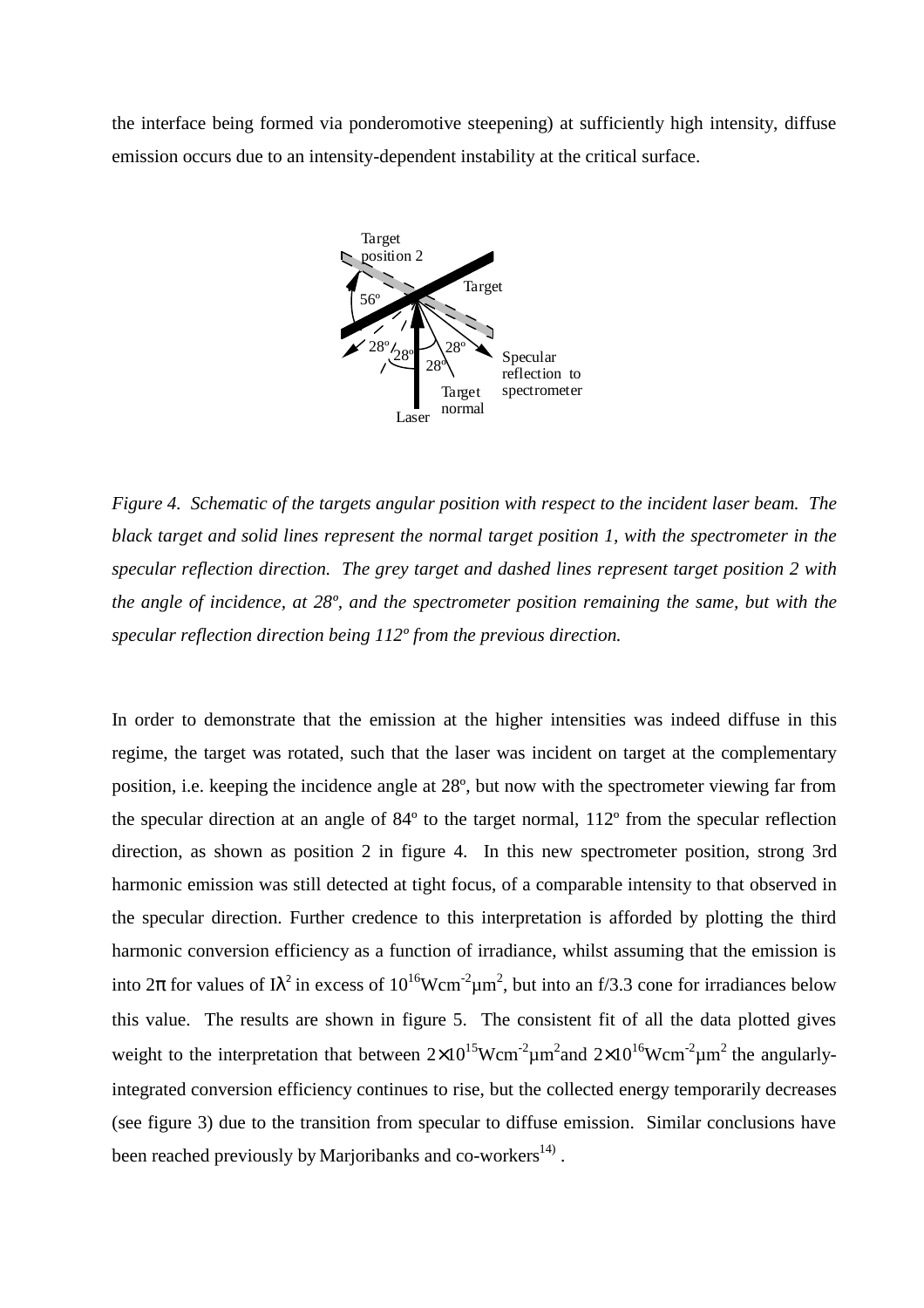

*Figure 5. Conversion efficiency into the third harmonic versus incident laser irradiance. Triangles represent emission into the laser cone angle only, the circles emission into 2*π steradians. The straight line fit represents 5.2 x  $10^{22} \times I\lambda^2$  The solid black squares and fit *represent the PIC code simulation results of Lichters et al. for a step-like density function. The open square represents the PIC code result for a density scale length of 0.8* λ*, to match the experimental conditions. Lichters results are taken from figures 2 and 9 in reference 15).*

In addition to studying the intensity dependence of the harmonic emission at a given angle of incidence described above, we also investigated the influence of incidence angle of the laser on the harmonic emission. For these studies the target was rotated, leaving the spectrometer position fixed. In all cases the target was placed in the focal plane of the laser beam, and thus the incident intensities were of order  $1\times10^{18}$ Wcm<sup>-2</sup>. The results are shown in figure 6, where we have assumed diffuse emission for all angles of incidence in calculating the conversion efficiency. It can immediately be seen that there is an extremely strong dependence of the emission on the angle of incidence of the laser, with the peak conversion occurring for angles of incidence around 30º. At an incidence angle of the laser of 56º and with the spectrometer in the specular reflection direction no harmonic emission was detected. Thus there is a strong angular dependence of the harmonics, showing a reduction in conversion efficiency of greater than 3 orders of magnitude from a change in incidence angle from 28º to 56º.

This optimum angle of incidence is consistent with previous measurements of energy absorbed via resonance absorption made by Borghesi and co-workers using almost identical irradiance conditions on the Rutherford KrF laser system<sup>16)</sup>. Their results are shown for comparison in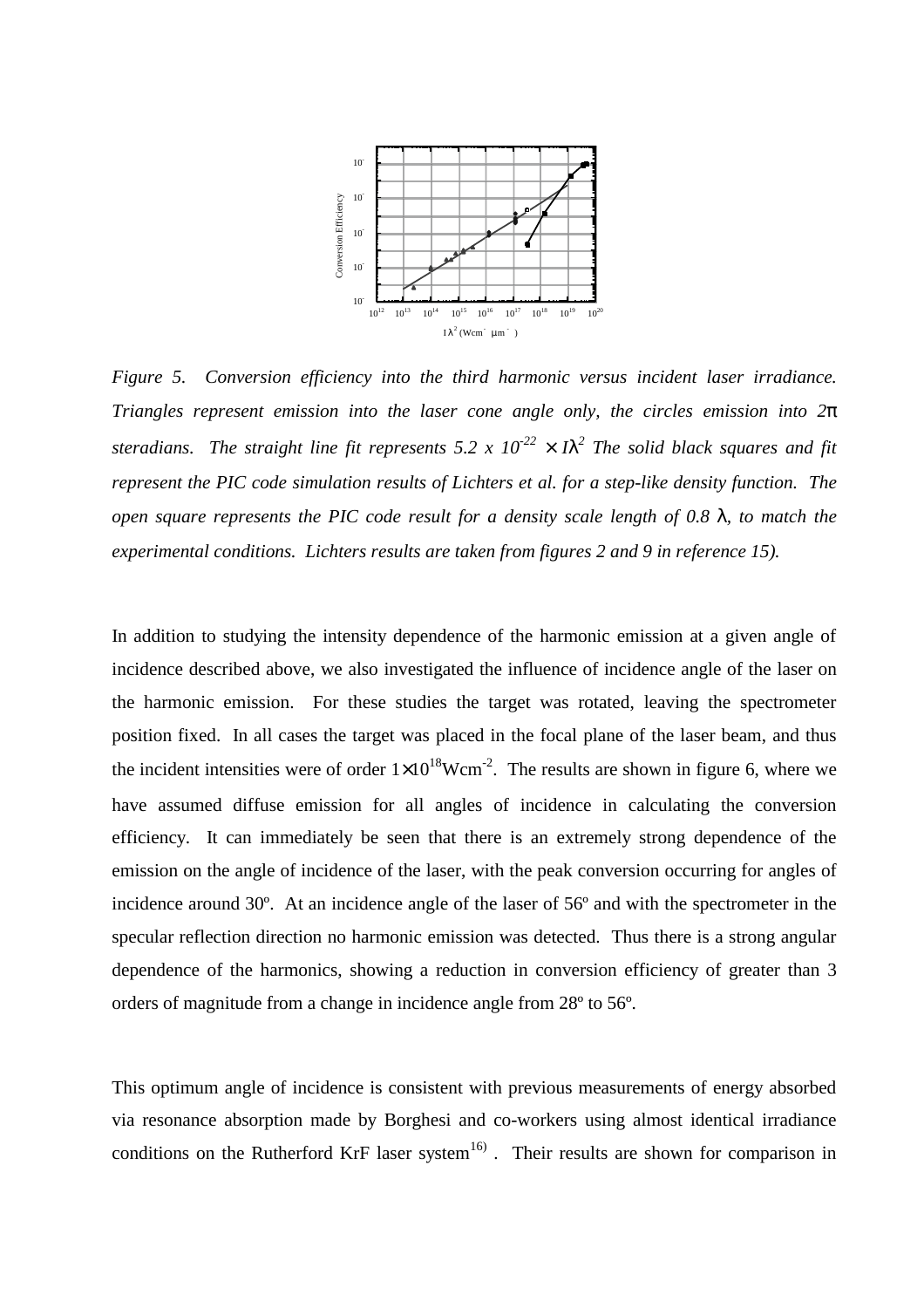figure 7. The resonance absorption clearly peaks around the same angle as the harmonic radiation maximises. Borghesi's measurements would indicate that at an angle of incidence of, say, 10 degrees, the absorbed fraction decreases by a factor of 2 or so from the peak. Comparison with figure 6 would indicate that this decrease in absorbed energy is insufficient on its own to account for the factor of a few drop in harmonic conversion efficiency observed in moving from an angle of incidence of 30 to 10 degrees, though considering the error bars associated with this data, further work is obviously needed to verify this conclusively.

Finally it is of interest to compare the experimental conversion efficiencies with computational predictions. Recently, Lichters et al. have shown with a fully relativistic one dimensional PIC code, including a step-like density function, that strong oscillations are generated at the critical density surface by the ponderomotive force. They proceed from this to show that the harmonic generation process can be understood in terms of the light being reflected from an oscillating mirror<sup>4,15)</sup>. This "oscillating mirror model" was first proposed by Bulanov et al. in 1994<sup>17)</sup>. The predicted harmonic conversion efficiencies, from the PIC code simulations with a step-like density function, are shown alongside the experimental data in figure 5.



*Figure 6. Conversion efficiency into the third harmonic versus angle of incidence of the laser with respect to the target normal. The triangles represent the average of at least 2 data points, with the target in position 1. The circle represents emission collected with the target in position 2, see figure 4. The black arrow represents the angular divergence of the laser*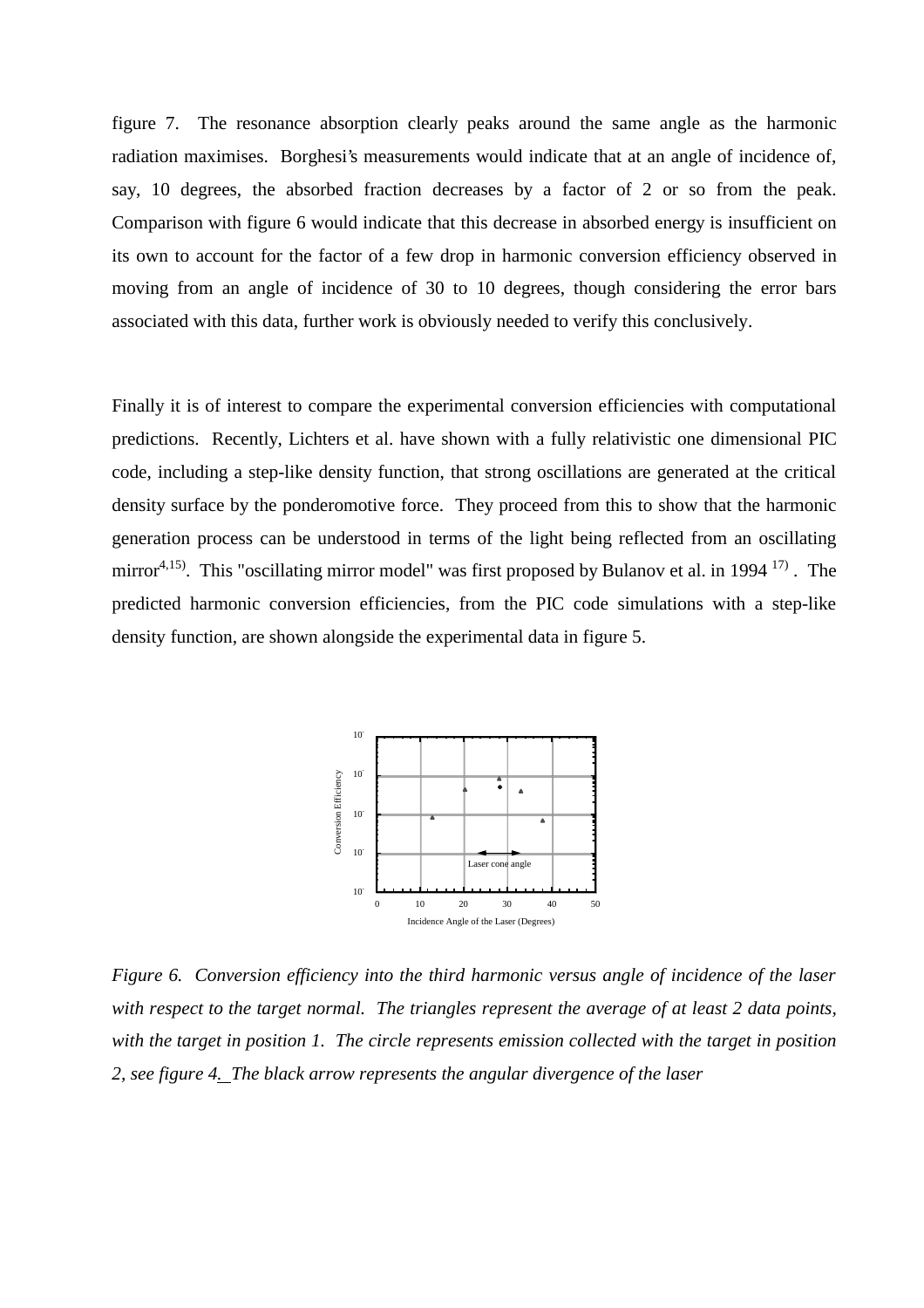

*Figure 7. Percentage of the laser pulse absorbed by resonance absorption versus incidence angle of the laser, as measured by Borghesi et al.* (16) .

More sophisticated PIC code simulations, using a density ramp to simulate different plasma density scalelengths, again provided by Lichters, go on to show for the lower harmonics, that an increase in conversion efficiency occurs with increasing density scalelength up to the order of a wavelength<sup>15)</sup>. Lichters et al. have suggested an explanation for this in terms of the oscillating mirror model, i.e. that the laser can drive larger oscillations of the critical density surface due to the weaker plasma restoring force. Obviously though, with too long a density scale length, the idea of a reflecting surface becomes somewhat blurred, and as expected the simulations show that the harmonic efficiencies are reduced with scalelengths over a wavelength. This explanation is backed up by the PIC code simulations, including step-like density functions, which also predict increased harmonic intensities with reduced plasma densities.

In order to make more consistent comparison with the Lichters simulations, an estimate of the plasma scalelength present in the experiment can be made from our knowledge of the angular dependence of the resonance absorption. The standard results of resonance absorption allows the plasma density scale length to be estimated from the formula<sup>18)</sup>.

$$
\sin \phi = 0.8(\omega L/c)^{-1/3}
$$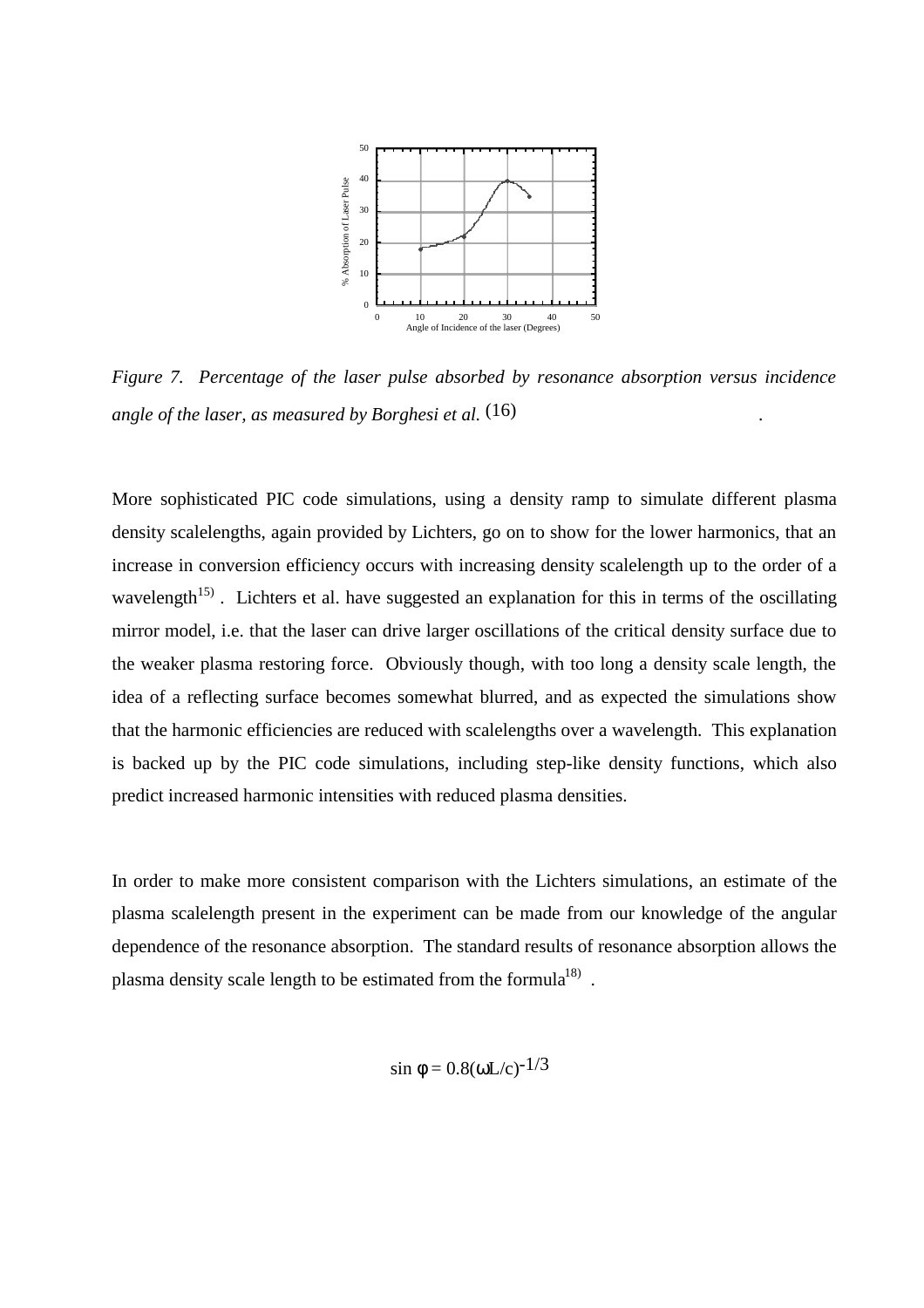Where  $\phi$  = the laser incidence angle for maximum absorption,  $\omega$  = the fundamental laser frequency and  $L =$  the plasma density scale length in units of the laser wavelength. This implies the plasma density scale length to be 0.8 ( $\pm$ 0.1)  $\lambda$ , i.e. 0.20 ( $\pm$ 0.02)  $\mu$ m. Indeed, for this plasma density scalelength Lichters PIC code simulations predict a conversion efficiency of  $2\times10^{-4}$  at an irradiance of  $3\times10^{17}$  Wcm<sup>-2</sup> $\mu$ m<sup>2</sup>. This point is also shown alongside the experimental data in figure 5. The good agreement is now striking, and gives confidence that theoretical models can provide reasonable indicators of expected conversion efficiencies.

In conclusion we have investigated the generation of the third harmonic of a picosecond KrF laser interacting with a solid target. Both the intensity and incidence angle dependence of the conversion efficiency have been explored. The conversion efficiency has been shown to vary almost linearly with I $\lambda^2$  from about 10<sup>-8</sup> at 10<sup>13</sup> to 10<sup>-4</sup> at 10<sup>17</sup> Wcm<sup>-2</sup> $\mu$ m<sup>2</sup> with evidence of angular broadening from specular to diffuse emission between  $2\times10^{15}$  Wcm<sup>-2</sup> $\mu$ m<sup>2</sup>and  $2\times10^{16}$ Wcm<sup>-2</sup> $\mu$ m<sup>2</sup>. This broadening is consistent with previous studies of the second harmonic of a Nd:Glass CPA laser performed by Marjoribanks and co-workers<sup>14)</sup>. The conversion efficiency as a function of angle of incidence was investigated at values of  $\lambda^2$  of order  $10^{17}$  Wcm<sup>-2</sup> $\mu$ m<sup>2</sup> showing a strong dependence on the incidence angle of the laser. Harmonic generation peaked at an angle of incidence close to 30 degrees, consistent with the angle at which maximum resonance absorption was found by Borghesi and co-workers using similar irradiance conditions. Most encouragingly, these results are in agreement with theoretical simulations using a fully relativistic, one dimensional PIC code with appropriate plasma density scale lengths  $^{15}$ . These results are therefore very encouraging for forthcoming KrF experiments with ultra high intensities, where if the theoretical predictions are correct, water window harmonics should be within reach.

The authors would like to acknowledge the help and support of the staff of the Rutherford Appleton Laboratory, UK This work was jointly funded by the United Kingdom Engineering and Physical Science Research Council (EPSRC) and the European Communities Large Access Programme. D. M. Chambers would like to acknowledge funding from the EPSRC and A.W.E., Aldermaston, UK S. G. Preston would like to acknowledge support from Merton College, Oxford, UK